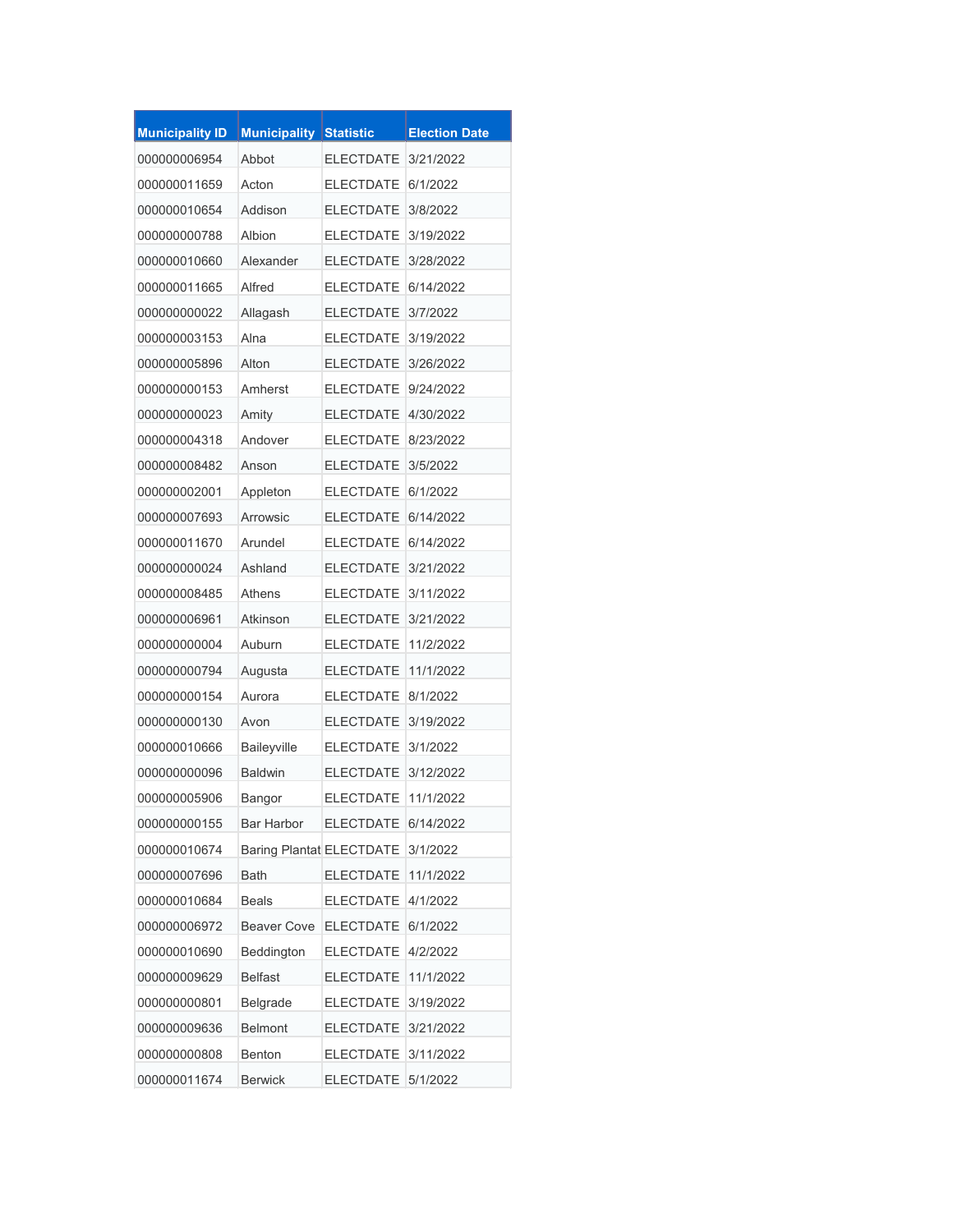| 000000004328 | <b>Bethel</b>                   | <b>ELECTDATE</b>   | 6/14/2022 |
|--------------|---------------------------------|--------------------|-----------|
| 000000011682 | <b>Biddeford</b>                | <b>ELECTDATE</b>   | 11/2/2022 |
| 000000008488 | Bingham                         | <b>ELECTDATE</b>   | 3/7/2022  |
| 000000000027 | <b>Blaine</b>                   | <b>ELECTDATE</b>   | 3/28/2022 |
| 000000000156 | <b>Blue Hill</b>                | <b>ELECTDATE</b>   | 4/19/2022 |
| 000000003157 | Boothbay                        | <b>ELECTDATE</b>   | 5/2/2022  |
| 000000003163 | Boothbay Harl ELECTDATE         |                    | 5/6/2022  |
| 000000007703 | Bowdoin                         | <b>ELECTDATE</b>   | 3/1/2022  |
| 000000007706 | Bowdoinham                      | <b>ELECTDATE</b>   | 11/1/2022 |
| 000000006979 | <b>Bowerbank</b>                | <b>ELECTDATE</b>   | 6/25/2022 |
| 000000005914 | <b>Bradford</b>                 | <b>ELECTDATE</b>   | 3/12/2022 |
| 000000005924 | <b>Bradley</b>                  | <b>ELECTDATE</b>   | 6/7/2022  |
| 000000003168 | <b>Bremen</b>                   | <b>ELECTDATE</b>   | 3/26/2022 |
| 000000005931 | <b>Brewer</b>                   | <b>ELECTDATE</b>   | 11/1/2022 |
| 000000000028 | <b>Bridgewater</b>              | <b>ELECTDATE</b>   | 8/15/2022 |
| 000000000097 | <b>Bridgton</b>                 | <b>ELECTDATE</b>   | 6/1/2022  |
| 000000008492 | <b>Brighton Plant ELECTDATE</b> |                    | 7/1/2022  |
| 000000003174 | <b>Bristol</b>                  | <b>ELECTDATE</b>   | 3/1/2022  |
| 000000000157 | <b>Brooklin</b>                 | <b>ELECTDATE</b>   | 4/2/2022  |
| 000000009641 | <b>Brooks</b>                   | <b>ELECTDATE</b>   | 3/19/2022 |
| 000000000158 | <b>Brooksville</b>              | <b>ELECTDATE</b>   | 3/7/2022  |
| 000000004338 | <b>Brownfield</b>               | <b>ELECTDATE</b>   | 6/1/2022  |
| 000000006984 | <b>Brownville</b>               | <b>ELECTDATE</b>   | 3/21/2022 |
| 000000000098 | <b>Brunswick</b>                | <b>ELECTDATE</b>   | 11/8/2022 |
| 000000004343 | <b>Buckfield</b>                | ELECTDATE 6/1/2022 |           |
| 000000000159 | <b>Bucksport</b>                | <b>ELECTDATE</b>   | 11/1/2022 |
| 000000005939 | Burlington                      | <b>ELECTDATE</b>   | 3/26/2022 |
| 000000009647 | <b>Burnham</b>                  | <b>ELECTDATE</b>   | 3/19/2022 |
| 000000011692 | <b>Buxton</b>                   | <b>ELECTDATE</b>   | 6/14/2022 |
| 000000004348 | <b>Byron</b>                    | <b>ELECTDATE</b>   | 3/14/2022 |
| 000000010693 | Calais                          | <b>ELECTDATE</b>   | 11/1/2022 |
| 000000008496 | Cambridge                       | <b>ELECTDATE</b>   | 3/5/2022  |
| 000000002008 | Camden                          | <b>ELECTDATE</b>   | 6/14/2022 |
| 000000008501 | Canaan                          | <b>ELECTDATE</b>   | 3/19/2022 |
| 000000004352 | Canton                          | <b>ELECTDATE</b>   | 6/1/2022  |
| 000000000100 | Cape Elizabet ELECTDATE         |                    | 11/1/2022 |
| 000000008505 | Caratunk                        | <b>ELECTDATE</b>   | 3/1/2022  |
| 00000000029  | Caribou                         | <b>ELECTDATE</b>   | 11/1/2022 |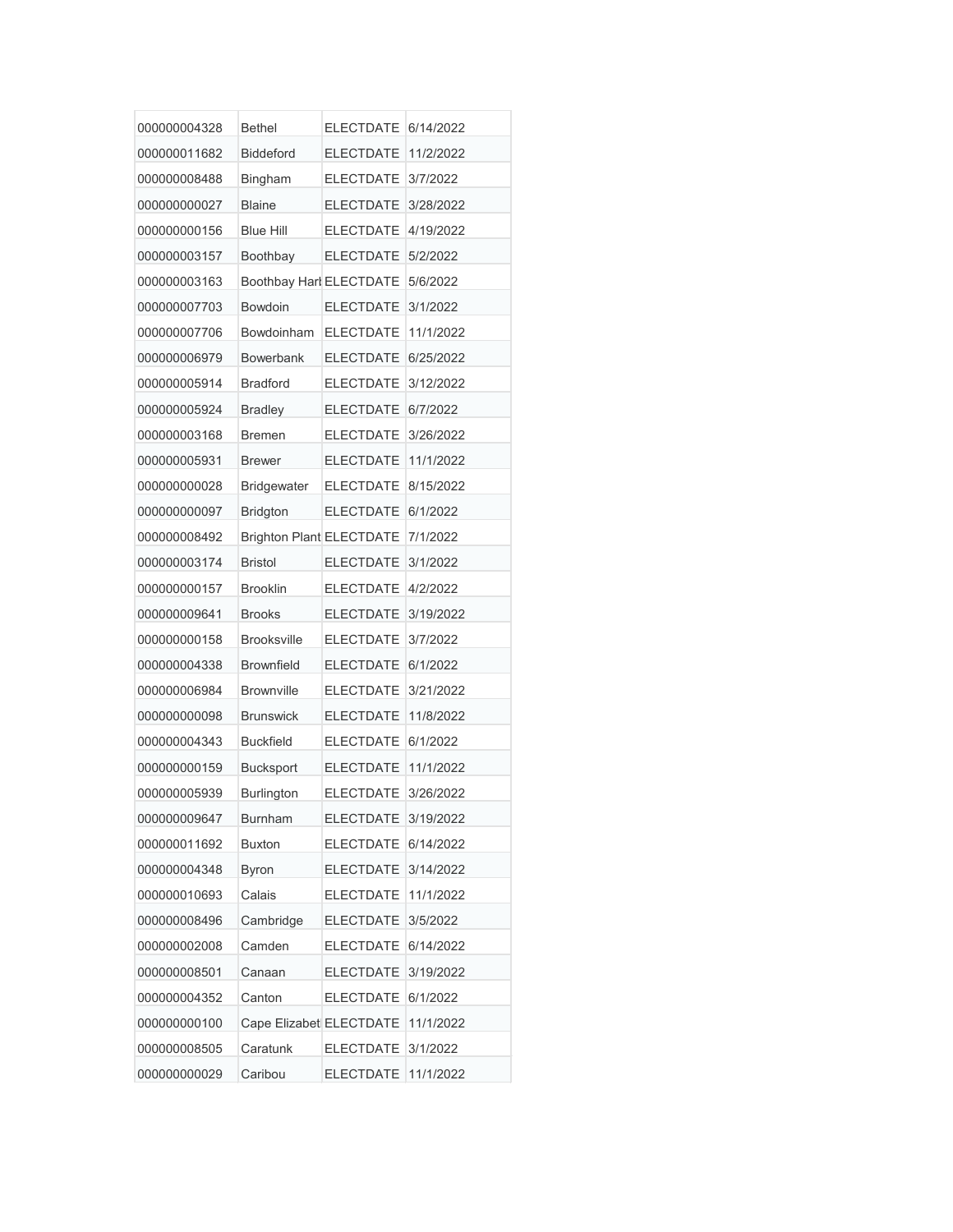| 000000005944 | Carmel                    | <b>ELECTDATE</b>                   | 3/5/2022  |
|--------------|---------------------------|------------------------------------|-----------|
| 000000000131 | Carrabassett \ELECTDATE   |                                    | 3/9/2022  |
| 000000005950 | Carroll Plantat ELECTDATE |                                    | 3/26/2022 |
| 000000000132 | Carthage                  | <b>ELECTDATE</b>                   | 3/7/2022  |
| 00000000032  | Cary Plantatio ELECTDATE  |                                    | 3/28/2022 |
| 000000000101 | Casco                     | <b>ELECTDATE</b>                   | 6/14/2022 |
| 000000000161 | Castine                   | <b>ELECTDATE</b>                   | 11/1/2022 |
| 000000000033 | Castle Hill               | <b>ELECTDATE</b>                   | 3/15/2022 |
| 000000000034 | Caswell                   | <b>ELECTDATE</b>                   | 6/16/2022 |
| 000000000035 | Chapman                   | <b>ELECTDATE</b>                   | 3/28/2022 |
| 000000005959 | Charleston                | <b>ELECTDATE</b>                   | 3/12/2022 |
| 000000010702 | Charlotte                 | <b>ELECTDATE</b>                   | 3/28/2022 |
| 000000076586 | Chebeague Is ELECTDATE    |                                    | 6/1/2022  |
| 000000000816 | Chelsea                   | <b>ELECTDATE</b>                   | 6/1/2022  |
| 000000010708 | Cherryfield               | <b>ELECTDATE</b>                   | 3/1/2022  |
| 000000005965 | Chester                   | <b>ELECTDATE</b>                   | 3/21/2022 |
| 000000000133 | Chesterville              | <b>ELECTDATE</b>                   | 3/14/2022 |
| 000000000827 | China                     | <b>ELECTDATE</b>                   | 11/1/2022 |
| 000000005967 | Clifton                   | <b>ELECTDATE</b>                   | 3/19/2022 |
| 000000000835 | Clinton                   | <b>ELECTDATE</b>                   | 6/1/2022  |
| 000000010717 | Codyville Plan ELECTDATE  |                                    | 7/1/2022  |
| 000000010724 | Columbia                  | <b>ELECTDATE</b>                   | 3/21/2022 |
| 000000010731 | Columbia Falls ELECTDATE  |                                    | 3/15/2022 |
| 000000010735 | Cooper                    | <b>ELECTDATE</b>                   | 3/28/2022 |
| 000000000134 |                           | Coplin Plantat ELECTDATE 3/28/2022 |           |
| 000000005970 | Corinna                   | <b>ELECTDATE</b>                   | 3/11/2022 |
| 000000005974 | Corinth                   | <b>ELECTDATE</b>                   | 3/21/2022 |
| 000000011702 | Cornish                   | <b>ELECTDATE</b>                   | 3/21/2022 |
| 000000008509 | Cornville                 | <b>ELECTDATE</b>                   | 3/5/2022  |
| 000000000162 | Cranberry Isle ELECTDATE  |                                    | 3/12/2022 |
| 000000010742 | Crawford                  | <b>ELECTDATE</b>                   | 9/1/2022  |
| 000000000036 | Crystal                   | <b>ELECTDATE</b>                   | 3/21/2022 |
| 000000000102 | Cumberland                | <b>ELECTDATE</b>                   | 6/14/2022 |
| 000000002012 | Cushing                   | <b>ELECTDATE</b>                   | 3/21/2022 |
| 000000010752 | Cutler                    | <b>ELECTDATE</b>                   | 6/30/2022 |
| 000000000037 | Cyr Plantation ELECTDATE  |                                    | 3/26/2022 |
| 000000000135 | Dallas Plantati ELECTDATE |                                    | 6/17/2022 |
| 000000003179 | Damariscotta ELECTDATE    |                                    | 6/1/2022  |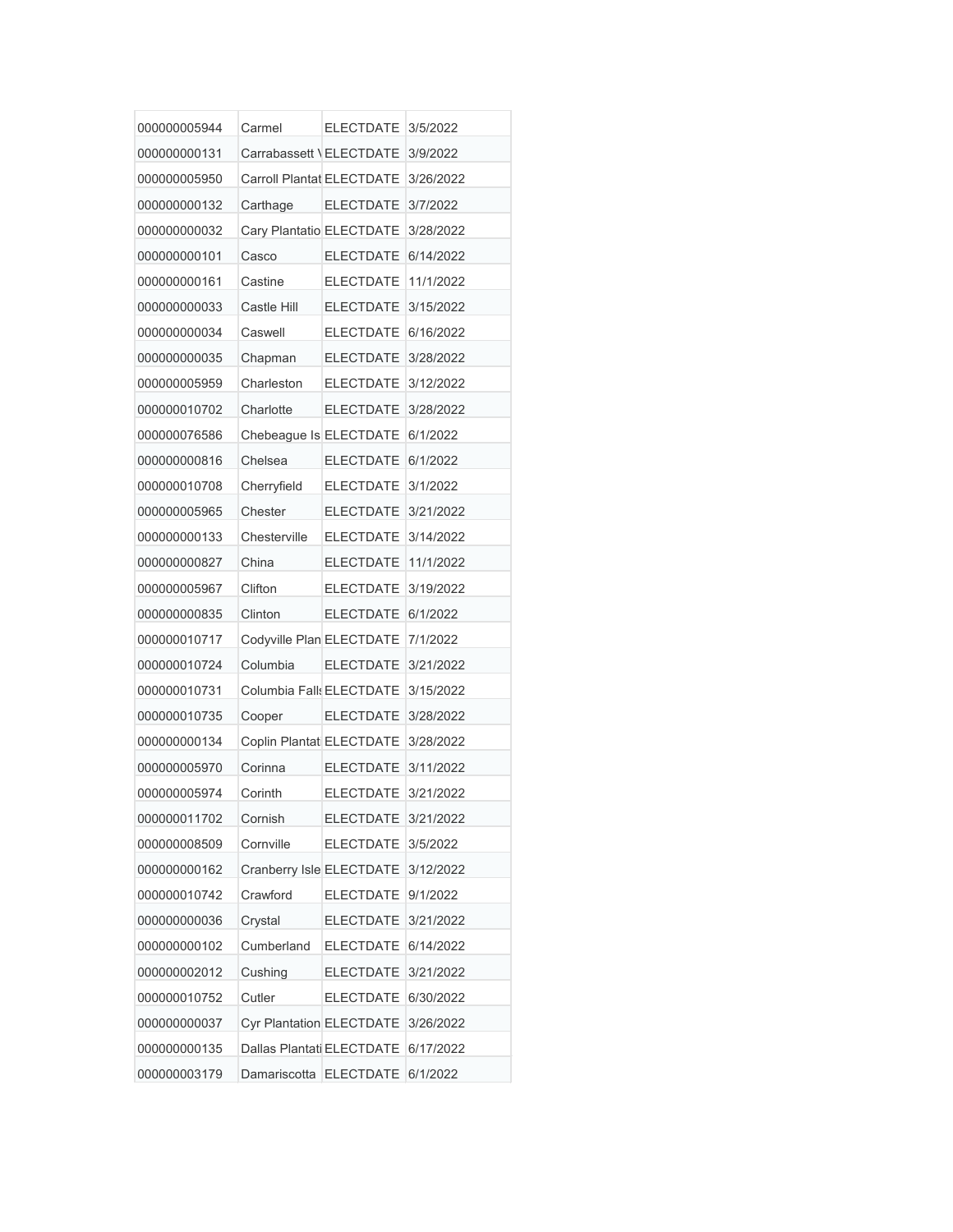| 000000010761 | Danforth                 | <b>ELECTDATE</b>    | 5/1/2022  |
|--------------|--------------------------|---------------------|-----------|
| 000000011711 | Dayton                   | <b>ELECTDATE</b>    | 6/1/2022  |
| 000000010767 | Deblois                  | <b>ELECTDATE</b>    | 3/14/2022 |
| 000000000163 | Dedham                   | <b>ELECTDATE</b>    | 6/1/2022  |
| 000000000164 | Deer Isle                | <b>ELECTDATE</b>    | 3/7/2022  |
| 000000004360 | Denmark                  | <b>ELECTDATE</b>    | 6/3/2022  |
| 000000008512 | Dennistown PI ELECTDATE  |                     | 5/1/2022  |
| 000000010769 | Dennysville              | <b>ELECTDATE</b>    | 3/28/2022 |
| 000000008515 | Detroit                  | <b>ELECTDATE</b>    | 3/18/2022 |
| 000000005977 | Dexter                   | <b>ELECTDATE</b>    | 11/1/2022 |
| 000000004365 | <b>Dixfield</b>          | <b>ELECTDATE</b>    | 6/14/2022 |
| 000000005985 | Dixmont                  | <b>ELECTDATE</b>    | 3/19/2022 |
| 000000006987 | Dover-Foxcrof ELECTDATE  |                     | 6/14/2022 |
| 000000003184 | Dresden                  | <b>ELECTDATE</b>    | 6/1/2022  |
| 000000005991 | Drew Plantatic ELECTDATE |                     | 3/1/2022  |
| 000000000005 | Durham                   | <b>ELECTDATE</b>    | 4/1/2022  |
| 000000000038 | Dyer Brook               | <b>ELECTDATE</b>    | 3/21/2022 |
| 000000000040 | Eagle Lake               | <b>ELECTDATE</b>    | 6/1/2022  |
| 000000000165 | Eastbrook                | <b>ELECTDATE</b>    | 6/27/2022 |
| 000000010771 | East Machias             | <b>ELECTDATE</b>    | 6/14/2022 |
| 000000005998 | East Millinock ELECTDATE |                     | 11/1/2022 |
| 000000000041 | Easton                   | <b>ELECTDATE</b>    | 4/4/2022  |
| 000000010774 | Eastport                 | <b>ELECTDATE</b>    | 11/1/2022 |
| 000000006005 | Eddington                | <b>ELECTDATE</b>    | 6/1/2022  |
| 000000003189 | Edgecomb                 | ELECTDATE 5/21/2022 |           |
| 000000006012 | Edinburg                 | <b>ELECTDATE</b>    | 6/1/2022  |
| 000000011720 | Eliot                    | <b>ELECTDATE</b>    | 6/1/2022  |
| 000000000166 | Ellsworth                | <b>ELECTDATE</b>    | 11/1/2022 |
| 000000008521 | Embden                   | <b>ELECTDATE</b>    | 3/5/2022  |
| 000000006017 | Enfield                  | <b>ELECTDATE</b>    | 6/1/2022  |
| 000000006024 | Etna                     | <b>ELECTDATE</b>    | 6/4/2022  |
| 000000000136 | <b>Eustis</b>            | <b>ELECTDATE</b>    | 3/5/2022  |
| 000000006027 | Exeter                   | <b>ELECTDATE</b>    | 3/28/2022 |
| 000000008527 | Fairfield                | <b>ELECTDATE</b>    | 11/1/2022 |
| 000000000103 | Falmouth                 | <b>ELECTDATE</b>    | 6/14/2022 |
| 000000000845 | Farmingdale              | <b>ELECTDATE</b>    | 6/11/2022 |
| 000000000137 | Farmington               | <b>ELECTDATE</b>    | 3/28/2022 |
| 000000000852 | Fayette                  | <b>ELECTDATE</b>    | 6/1/2022  |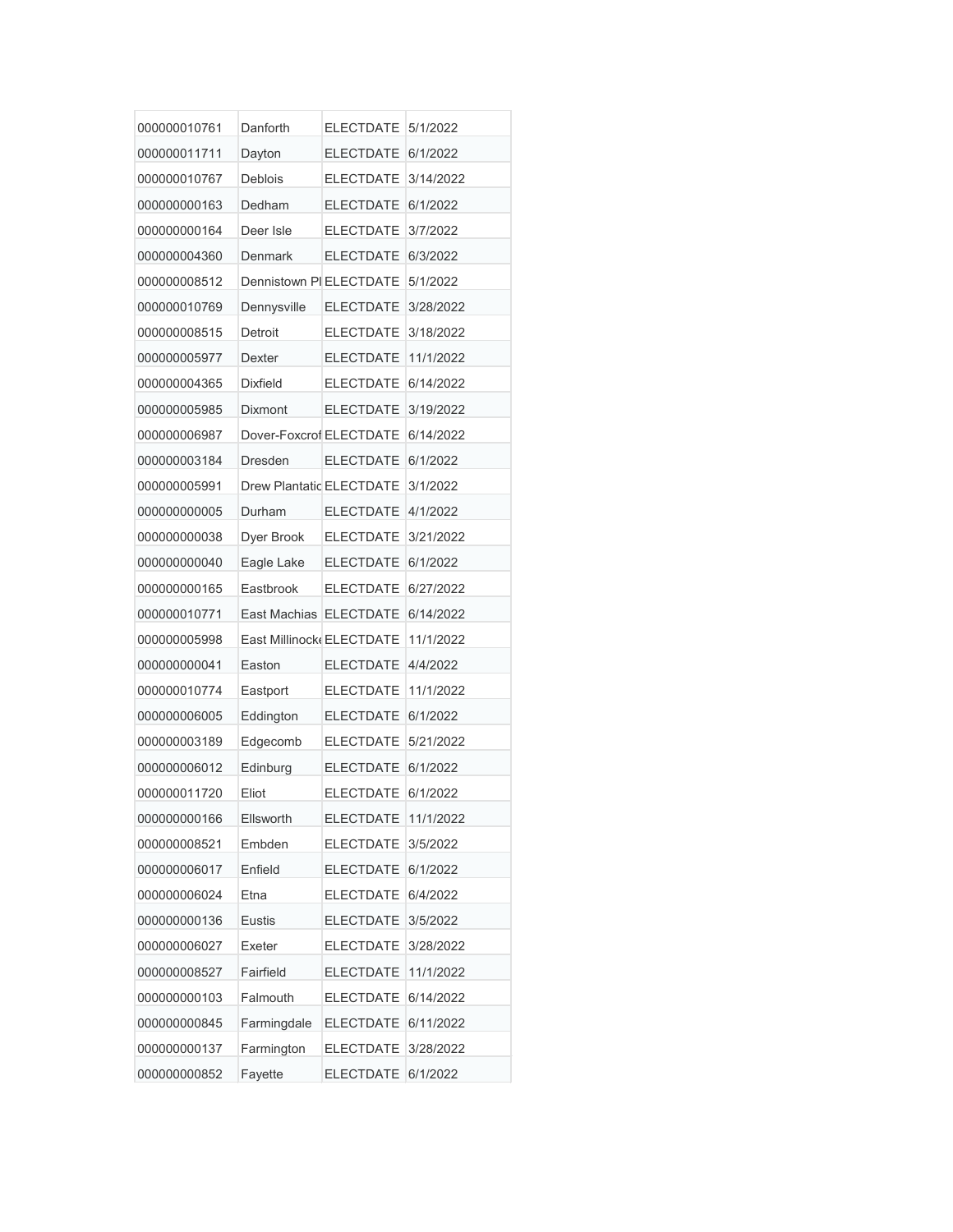| 000000000043 | <b>Fort Fairfield</b>          | <b>ELECTDATE</b>    | 11/1/2022 |
|--------------|--------------------------------|---------------------|-----------|
| 000000000044 | Fort Kent                      | <b>ELECTDATE</b>    | 3/28/2022 |
| 000000009651 | Frankfort                      | <b>ELECTDATE</b>    | 3/1/2022  |
| 000000000167 | Franklin                       | <b>ELECTDATE</b>    | 3/25/2022 |
| 000000009656 | Freedom                        | <b>ELECTDATE</b>    | 3/25/2022 |
| 000000000104 | Freeport                       | <b>ELECTDATE</b>    | 11/1/2022 |
| 000000000173 | Frenchboro                     | <b>ELECTDATE</b>    | 6/1/2022  |
| 00000000045  | Frenchville                    | <b>ELECTDATE</b>    | 3/15/2022 |
| 000000002019 | Friendship                     | <b>ELECTDATE</b>    | 3/21/2022 |
| 000000004374 | Fryeburg                       | <b>ELECTDATE</b>    | 6/1/2022  |
| 000000000106 | Frye Island                    | <b>ELECTDATE</b>    | 9/1/2022  |
| 000000000858 | Gardiner                       | <b>ELECTDATE</b>    | 11/1/2022 |
| 000000000046 | Garfield Plant: ELECTDATE      |                     | 3/30/2022 |
| 000000006031 | Garland                        | <b>ELECTDATE</b>    | 3/12/2022 |
| 000000007714 | Georgetown                     | <b>ELECTDATE</b>    | 6/21/2022 |
| 000000004384 | Gilead                         | <b>ELECTDATE</b>    | 3/26/2022 |
| 000000006037 | Glenburn                       | <b>ELECTDATE</b>    | 6/14/2022 |
| 000000000047 | Glenwood Pla ELECTDATE         |                     | 4/2/2022  |
| 000000000107 | Gorham                         | <b>ELECTDATE</b>    | 11/1/2022 |
| 000000000168 | Gouldsboro                     | <b>ELECTDATE</b>    | 6/1/2022  |
| 000000000048 | <b>Grand Isle</b>              | <b>ELECTDATE</b>    | 6/1/2022  |
| 000000010778 | <b>Grand Lake SI ELECTDATE</b> |                     | 4/1/2022  |
| 000000000109 | Gray                           | <b>ELECTDATE</b>    | 6/14/2022 |
| 000000000170 | <b>Great Pond</b>              | <b>ELECTDATE</b>    | 9/12/2022 |
| 000000006046 | Greenbush                      | ELECTDATE 6/14/2022 |           |
| 000000000007 | Greene                         | <b>ELECTDATE</b>    | 3/1/2022  |
| 000000006999 | Greenville                     | <b>ELECTDATE</b>    | 6/1/2022  |
| 000000004395 | Greenwood                      | <b>ELECTDATE</b>    | 5/21/2022 |
| 000000007006 | Guilford                       | <b>ELECTDATE</b>    | 3/21/2022 |
| 000000000865 | Hallowell                      | <b>ELECTDATE</b>    | 11/1/2022 |
| 000000000049 | Hamlin                         | <b>ELECTDATE</b>    | 3/25/2022 |
| 000000000050 | Hammond                        | <b>ELECTDATE</b>    | 6/27/2022 |
| 000000006053 | Hampden                        | <b>ELECTDATE</b>    | 11/1/2022 |
| 000000000171 | Hancock                        | <b>ELECTDATE</b>    | 5/9/2022  |
| 000000004406 | Hanover                        | <b>ELECTDATE</b>    | 10/1/2022 |
| 000000008531 | Harmony                        | <b>ELECTDATE</b>    | 3/1/2022  |
| 000000000110 | Harpswell                      | <b>ELECTDATE</b>    | 3/12/2022 |
| 000000010781 | Harrington                     | <b>ELECTDATE</b>    | 3/14/2022 |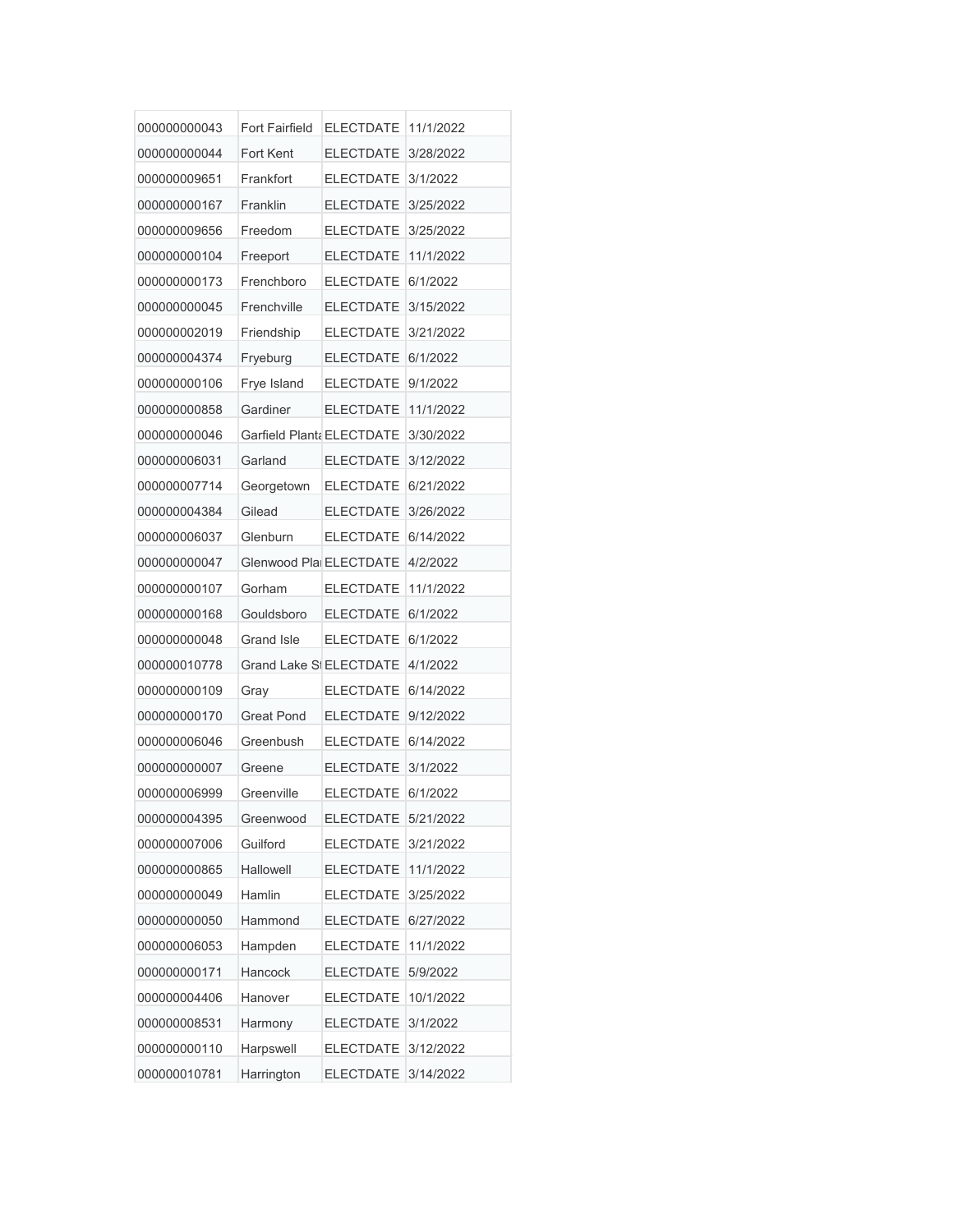| 000000000111 | Harrison                       | <b>ELECTDATE</b>   | 6/1/2022  |
|--------------|--------------------------------|--------------------|-----------|
| 000000004414 | Hartford                       | <b>ELECTDATE</b>   | 6/1/2022  |
| 000000008534 | Hartland                       | <b>ELECTDATE</b>   | 5/6/2022  |
| 000000000051 | Haynesville                    | <b>ELECTDATE</b>   | 3/26/2022 |
| 000000004425 | Hebron                         | <b>ELECTDATE</b>   | 3/12/2022 |
| 000000006057 | Hermon                         | <b>ELECTDATE</b>   | 6/14/2022 |
| 00000000052  | Hersey                         | <b>ELECTDATE</b>   | 5/1/2022  |
| 000000008537 | <b>Highland Plan ELECTDATE</b> |                    | 3/19/2022 |
| 000000004436 | Hiram                          | <b>ELECTDATE</b>   | 3/5/2022  |
| 000000000053 | Hodgdon                        | <b>ELECTDATE</b>   | 4/1/2022  |
| 000000006060 | Holden                         | <b>ELECTDATE</b>   | 6/14/2022 |
| 000000011729 | Hollis                         | <b>ELECTDATE</b>   | 6/1/2022  |
| 000000002023 | Hope                           | <b>ELECTDATE</b>   | 6/1/2022  |
| 000000000054 | Houlton                        | <b>ELECTDATE</b>   | 11/1/2022 |
| 000000006065 | Howland                        | <b>ELECTDATE</b>   | 6/1/2022  |
| 000000006072 | Hudson                         | <b>ELECTDATE</b>   | 3/1/2022  |
| 000000011110 | Indian Townsh ELECTDATE        |                    | 9/1/2022  |
| 000000000138 | Industry                       | <b>ELECTDATE</b>   | 3/12/2022 |
| 000000000055 | <b>Island Falls</b>            | <b>ELECTDATE</b>   | 3/16/2022 |
| 000000002031 | Isle Au Haut                   | <b>ELECTDATE</b>   | 4/25/2022 |
| 000000009664 | Islesboro                      | <b>ELECTDATE</b>   | 5/1/2022  |
| 000000008539 | Jackman                        | <b>ELECTDATE</b>   | 3/1/2022  |
| 000000009668 | Jackson                        | <b>ELECTDATE</b>   | 3/19/2022 |
| 000000000139 | Jay                            | <b>ELECTDATE</b>   | 4/1/2022  |
| 000000003193 | Jefferson                      | ELECTDATE 3/1/2022 |           |
| 000000010786 | Jonesboro                      | <b>ELECTDATE</b>   | 6/14/2022 |
| 000000010792 | Jonesport                      | <b>ELECTDATE</b>   | 3/14/2022 |
| 000000006077 | Kenduskeag                     | <b>ELECTDATE</b>   | 3/31/2022 |
| 000000011738 | Kennebunk                      | <b>ELECTDATE</b>   | 6/14/2022 |
| 000000011746 | Kennebunkpol ELECTDATE         |                    | 6/14/2022 |
| 000000000140 | Kingfield                      | <b>ELECTDATE</b>   | 6/4/2022  |
| 000000007007 | Kingsbury Plai ELECTDATE       |                    | 4/16/2022 |
| 000000011757 | Kittery                        | <b>ELECTDATE</b>   | 11/1/2022 |
| 000000009675 | Knox                           | <b>ELECTDATE</b>   | 3/1/2022  |
| 000000006078 | Lagrange                       | <b>ELECTDATE</b>   | 3/1/2022  |
| 000000007012 | Lake View Pla ELECTDATE        |                    | 3/14/2022 |
| 000000006079 | Lakeville                      | <b>ELECTDATE</b>   | 3/1/2022  |
| 000000000172 | Lamoine                        | <b>ELECTDATE</b>   | 3/1/2022  |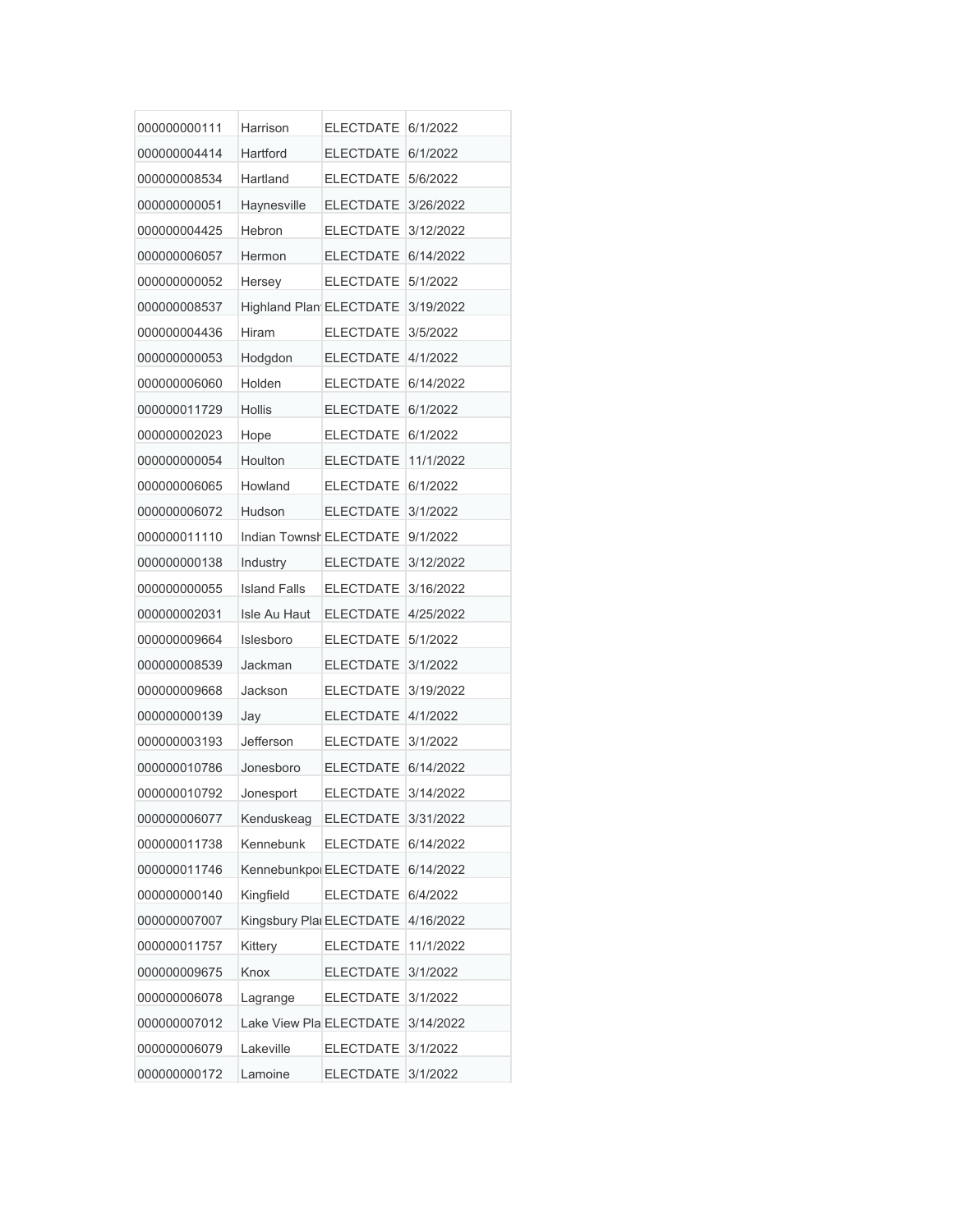| 000000011767 | Lebanon                  | <b>ELECTDATE</b>   | 6/1/2022  |
|--------------|--------------------------|--------------------|-----------|
| 000000006080 | Lee                      | <b>ELECTDATE</b>   | 3/21/2022 |
| 00000000008  | Leeds                    | <b>ELECTDATE</b>   | 4/2/2022  |
| 000000006081 | Levant                   | <b>ELECTDATE</b>   | 11/1/2022 |
| 00000000009  | Lewiston                 | <b>ELECTDATE</b>   | 11/1/2022 |
| 000000009681 | Liberty                  | <b>ELECTDATE</b>   | 3/26/2022 |
| 000000011774 | Limerick                 | <b>ELECTDATE</b>   | 3/12/2022 |
| 000000000056 | Limestone                | <b>ELECTDATE</b>   | 6/14/2022 |
| 000000011784 | Limington                | <b>ELECTDATE</b>   | 3/4/2022  |
| 000000006086 | Lincoln                  | <b>ELECTDATE</b>   | 11/1/2022 |
| 000000004447 | Lincoln Planta ELECTDATE |                    | 3/1/2022  |
| 000000009688 | Lincolnville             | <b>ELECTDATE</b>   | 6/14/2022 |
| 000000000057 | Linneus                  | <b>ELECTDATE</b>   | 5/2/2022  |
| 000000000010 | Lisbon                   | <b>ELECTDATE</b>   | 11/1/2022 |
| 000000000874 | Litchfield               | <b>ELECTDATE</b>   | 6/14/2022 |
| 000000000058 | Littleton                | <b>ELECTDATE</b>   | 3/21/2022 |
| 000000000013 | Livermore                | <b>ELECTDATE</b>   | 6/1/2022  |
| 000000000014 | Livermore Fall ELECTDATE |                    | 6/14/2022 |
| 000000000112 | Long Island              | <b>ELECTDATE</b>   | 5/1/2022  |
| 000000004458 | Lovell                   | <b>ELECTDATE</b>   | 3/5/2022  |
| 000000006093 | Lowell                   | <b>ELECTDATE</b>   | 3/21/2022 |
| 000000010797 | Lubec                    | <b>ELECTDATE</b>   | 8/2/2022  |
| 000000000059 | Ludlow                   | <b>ELECTDATE</b>   | 7/1/2022  |
| 000000011790 | Lyman                    | <b>ELECTDATE</b>   | 6/14/2022 |
| 000000010803 | Machias                  | ELECTDATE 6/1/2022 |           |
| 000000010812 | Machiasport              | <b>ELECTDATE</b>   | 6/24/2022 |
| 000000000060 | Macwahoc Pla ELECTDATE   |                    | 3/26/2022 |
| 000000000061 | Madawaska                | <b>ELECTDATE</b>   | 6/14/2022 |
| 000000008544 | Madison                  | <b>ELECTDATE</b>   | 6/14/2022 |
| 000000004469 | Magalloway PIELECTDATE   |                    | 3/1/2022  |
| 000000000879 | Manchester               | <b>ELECTDATE</b>   | 6/1/2022  |
| 00000000062  | Mapleton                 | <b>ELECTDATE</b>   | 3/21/2022 |
| 000000000174 | Mariaville               | <b>ELECTDATE</b>   | 3/28/2022 |
| 000000010819 | Marshfield               | <b>ELECTDATE</b>   | 9/1/2022  |
| 000000000063 | Mars Hill                | <b>ELECTDATE</b>   | 3/21/2022 |
| 000000000064 | Masardis                 | <b>ELECTDATE</b>   | 3/31/2022 |
| 000000002040 | Matinicus Isle ELECTDATE |                    | 4/30/2022 |
| 000000006100 | Mattawamkea ELECTDATE    |                    | 7/25/2022 |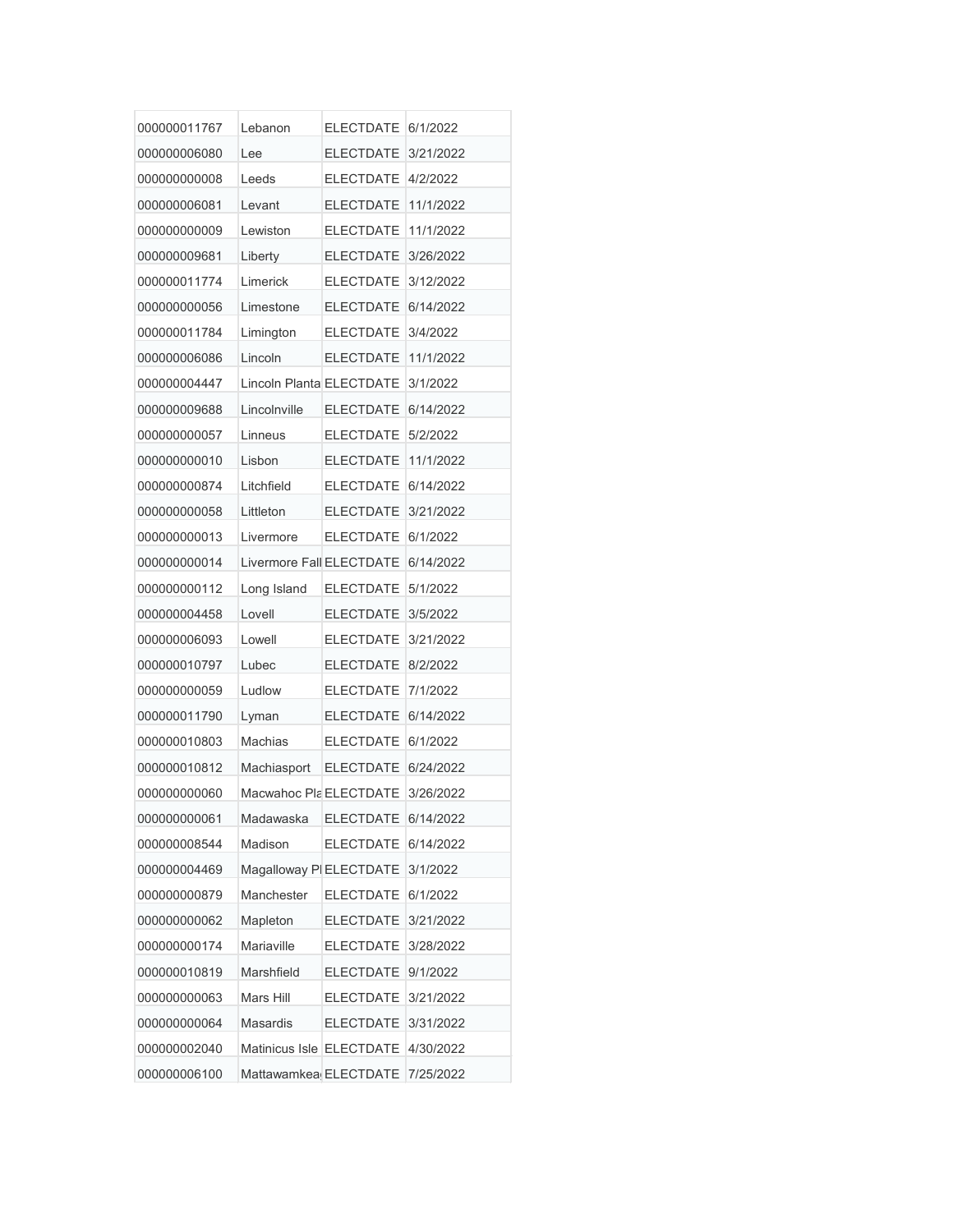| 000000006105 | Maxfield                 | <b>ELECTDATE</b>       | 3/1/2022  |
|--------------|--------------------------|------------------------|-----------|
| 000000000015 | Mechanic Fall: ELECTDATE |                        | 6/1/2022  |
| 000000010827 | Meddybemps ELECTDATE     |                        | 3/28/2022 |
| 000000007017 | Medford                  | <b>ELECTDATE</b>       | 7/1/2022  |
| 000000006113 | Medway                   | <b>ELECTDATE</b>       | 6/14/2022 |
| 000000008548 | Mercer                   | <b>ELECTDATE</b>       | 3/5/2022  |
| 00000000065  | Merrill                  | <b>ELECTDATE</b>       | 3/1/2022  |
| 000000004480 | Mexico                   | <b>ELECTDATE</b>       | 6/1/2022  |
| 000000010832 | Milbridge                | <b>ELECTDATE</b>       | 6/1/2022  |
| 000000006118 | <b>Milford</b>           | <b>ELECTDATE</b>       | 6/14/2022 |
| 000000006122 | Millinocket              | <b>ELECTDATE</b>       | 11/1/2022 |
| 000000007021 | Milo                     | <b>ELECTDATE</b>       | 3/14/2022 |
| 000000000017 | Minot                    | <b>ELECTDATE</b>       | 3/5/2022  |
| 000000003197 | Monhegan Pla ELECTDATE   |                        | 3/14/2022 |
| 000000000887 | Monmouth                 | <b>ELECTDATE</b>       | 6/14/2022 |
| 000000009693 | Monroe                   | <b>ELECTDATE</b>       | 6/13/2022 |
| 000000007024 | Monson                   | <b>ELECTDATE</b>       | 6/9/2022  |
| 000000000066 | Monticello               | <b>ELECTDATE</b>       | 3/28/2022 |
| 000000009696 | Montville                | <b>ELECTDATE</b>       | 3/26/2022 |
| 000000008551 | Moose River              | <b>ELECTDATE</b>       | 3/1/2022  |
| 000000000067 | Moro Plantatic ELECTDATE |                        | 5/16/2022 |
| 000000009700 | <b>Morrill</b>           | <b>ELECTDATE</b>       | 3/19/2022 |
| 000000008554 | <b>Moscow</b>            | <b>ELECTDATE</b>       | 3/21/2022 |
| 000000006129 | Mount Chase              | <b>ELECTDATE</b>       | 3/21/2022 |
| 000000000175 |                          | Mount Desert ELECTDATE | 5/2/2022  |
| 000000000893 | Mount Vernon ELECTDATE   |                        | 6/14/2022 |
| 000000000113 | <b>Naples</b>            | <b>ELECTDATE</b>       | 5/1/2022  |
| 000000000068 | Nashville Plan ELECTDATE |                        | 9/18/2022 |
| 000000006133 | Newburgh                 | <b>ELECTDATE</b>       | 6/1/2022  |
| 000000000069 | New Canada               | <b>ELECTDATE</b>       | 3/16/2022 |
| 000000003203 | Newcastle                | <b>ELECTDATE</b>       | 6/1/2022  |
| 000000011800 | Newfield                 | <b>ELECTDATE</b>       | 3/12/2022 |
| 000000000114 | New Gloucest ELECTDATE   |                        | 6/14/2022 |
| 000000000070 | New Limerick ELECTDATE   |                        | 3/28/2022 |
| 000000006137 | Newport                  | <b>ELECTDATE</b>       | 6/11/2022 |
| 000000008558 | New Portland             | <b>ELECTDATE</b>       | 3/1/2022  |
| 000000004491 | Newry                    | <b>ELECTDATE</b>       | 5/17/2022 |
| 000000000142 | New Sharon               | <b>ELECTDATE</b>       | 3/5/2022  |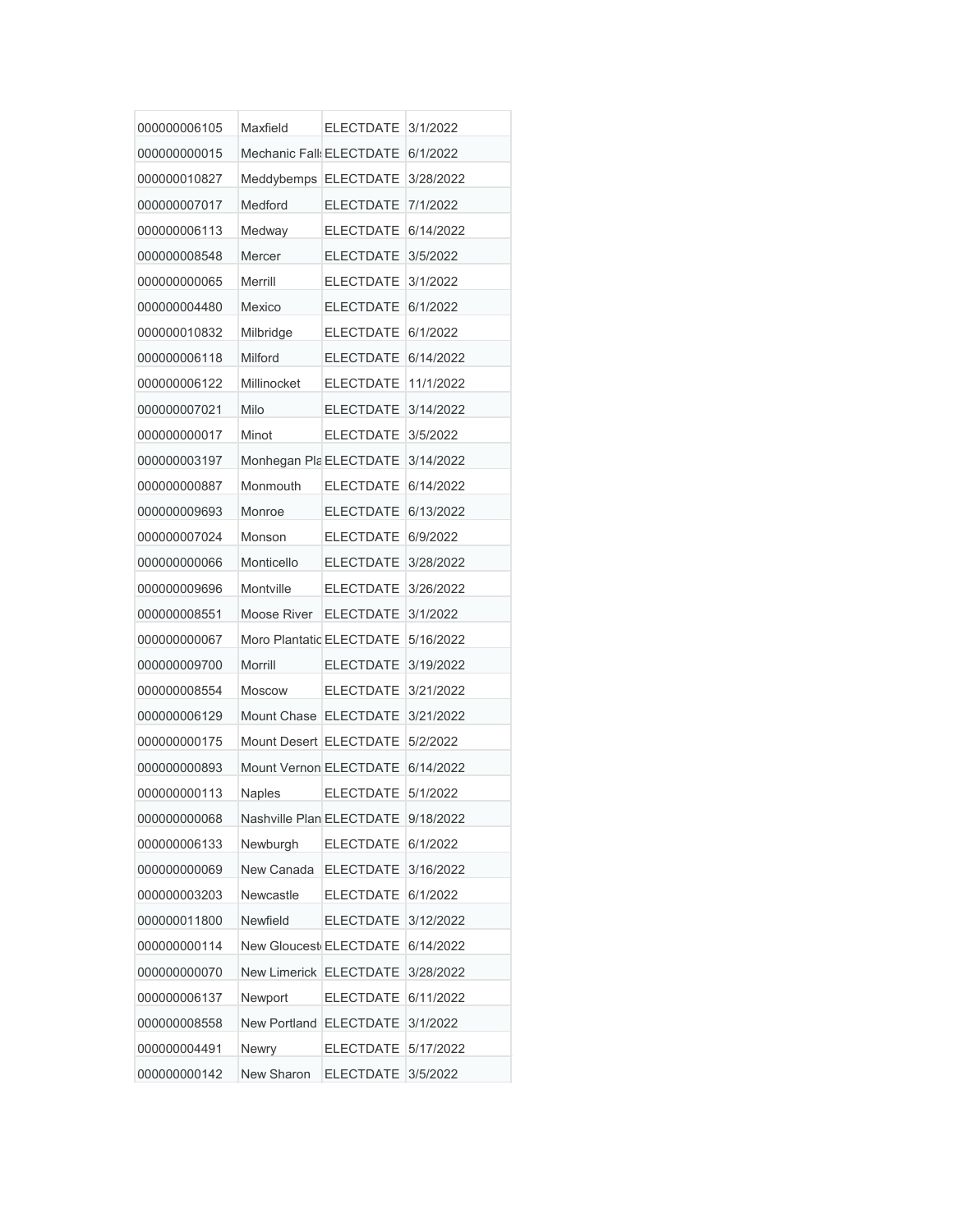| 000000000071 | New Sweden ELECTDATE 6/1/2022 |                  |           |
|--------------|-------------------------------|------------------|-----------|
| 000000000143 | New Vineyard ELECTDATE        |                  | 6/11/2022 |
| 000000003208 | Nobleboro                     | <b>ELECTDATE</b> | 3/19/2022 |
| 000000008560 | Norridgewock ELECTDATE        |                  | 3/7/2022  |
| 000000011809 | North Berwick ELECTDATE       |                  | 4/1/2022  |
| 000000010834 | Northfield                    | <b>ELECTDATE</b> | 6/27/2022 |
| 000000002046 | North Haven                   | <b>ELECTDATE</b> | 3/12/2022 |
| 000000009704 | Northport                     | <b>ELECTDATE</b> | 6/4/2022  |
| 000000000115 | North Yarmou ELECTDATE        |                  | 6/14/2022 |
| 000000004501 | Norway                        | <b>ELECTDATE</b> | 6/1/2022  |
| 00000000072  | Oakfield                      | <b>ELECTDATE</b> | 3/28/2022 |
| 000000000897 | Oakland                       | <b>ELECTDATE</b> | 11/1/2022 |
| 000000011817 | Ogunquit                      | <b>ELECTDATE</b> | 6/14/2022 |
| 000000011818 | Old Orchard B ELECTDATE       |                  | 11/1/2022 |
| 000000006142 | Old Town                      | <b>ELECTDATE</b> | 11/1/2022 |
| 000000000073 | Orient                        | <b>ELECTDATE</b> | 5/1/2022  |
| 000000000176 | Orland                        | <b>ELECTDATE</b> | 6/1/2022  |
| 000000006148 | Orono                         | <b>ELECTDATE</b> | 3/8/2022  |
| 000000006153 | Orrington                     | <b>ELECTDATE</b> | 6/6/2022  |
| 000000000177 | Osborn                        | <b>ELECTDATE</b> | 6/1/2022  |
| 000000000178 | Otis                          | <b>ELECTDATE</b> | 5/14/2022 |
| 000000004509 | Otisfield                     | <b>ELECTDATE</b> | 6/1/2022  |
| 000000002053 | Owls Head                     | <b>ELECTDATE</b> | 8/29/2022 |
| 000000004511 | Oxford                        | <b>ELECTDATE</b> | 6/1/2022  |
| 000000009711 | Palermo                       | <b>ELECTDATE</b> | 3/11/2022 |
| 000000008562 | Palmyra                       | <b>ELECTDATE</b> | 3/11/2022 |
| 000000004522 | Paris                         | <b>ELECTDATE</b> | 6/14/2022 |
| 000000007029 | Parkman                       | <b>ELECTDATE</b> | 3/19/2022 |
| 000000011822 | Parsonsfield                  | <b>ELECTDATE</b> | 9/1/2022  |
| 000000006160 | Passadumkea ELECTDATE         |                  | 3/29/2022 |
| 000000006164 | Patten                        | <b>ELECTDATE</b> | 3/15/2022 |
| 000000010856 | Pembroke                      | <b>ELECTDATE</b> | 8/8/2022  |
| 000000000179 | Penobscot                     | <b>ELECTDATE</b> | 3/7/2022  |
| 000000006228 | Penobscot Ind ELECTDATE       |                  | 9/10/2022 |
| 000000000075 | Perham                        | <b>ELECTDATE</b> | 3/21/2022 |
| 000000010862 | Perry                         | <b>ELECTDATE</b> | 8/26/2022 |
| 000000004533 | Peru                          | <b>ELECTDATE</b> | 6/14/2022 |
| 000000000144 | Phillips                      | <b>ELECTDATE</b> | 6/2/2022  |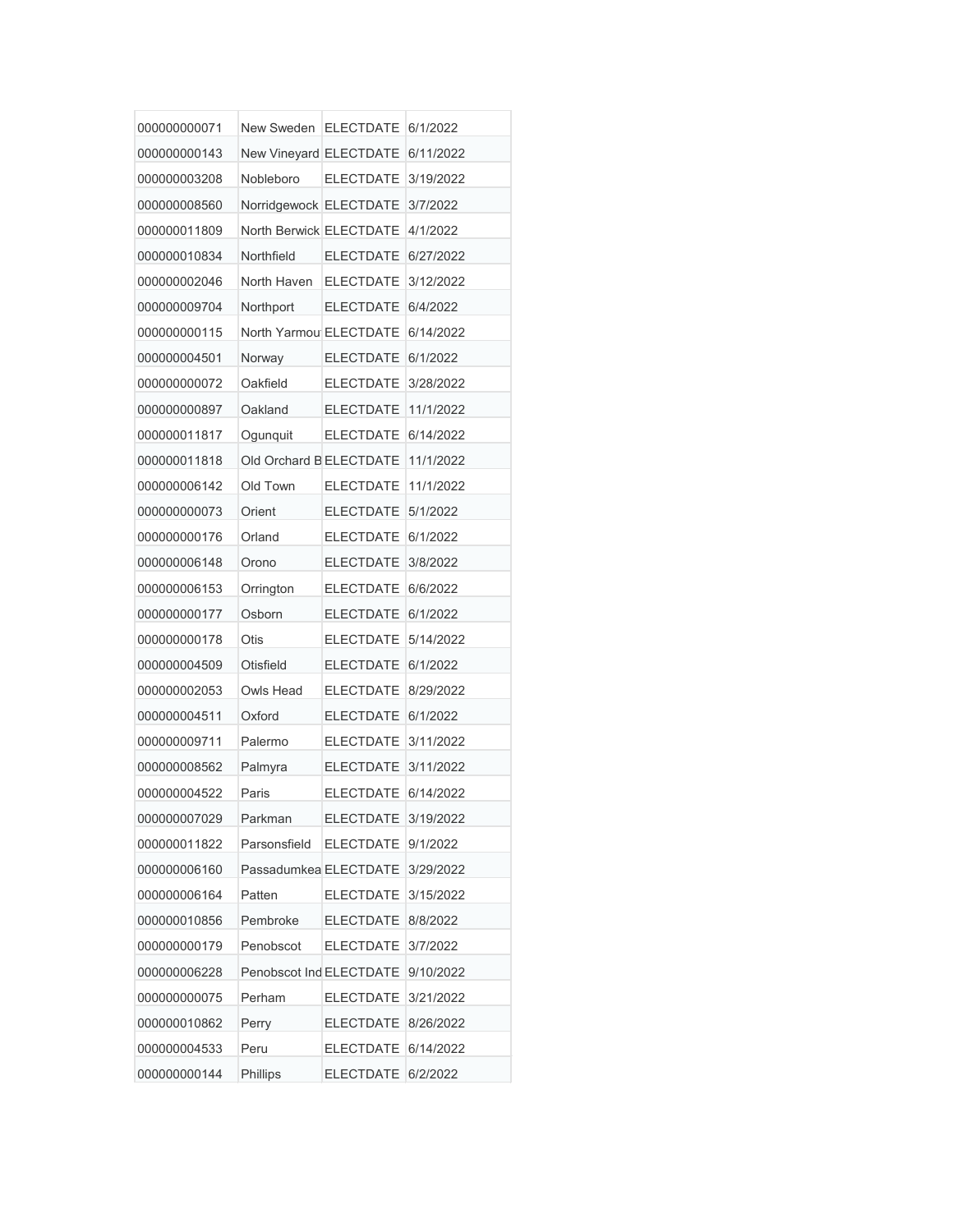| 000000007720 | Phippsburg               | <b>ELECTDATE</b> | 6/12/2022 |
|--------------|--------------------------|------------------|-----------|
| 000000008564 | Pittsfield               | <b>ELECTDATE</b> | 11/1/2022 |
| 000000000904 | Pittston                 | <b>ELECTDATE</b> | 3/19/2022 |
| 000000010931 | Pleasant Point ELECTDATE |                  | 9/6/2022  |
| 000000008566 | Pleasant Ridg ELECTDATE  |                  | 3/12/2022 |
| 000000006168 | Plymouth                 | <b>ELECTDATE</b> | 3/18/2022 |
| 000000000018 | Poland                   | <b>ELECTDATE</b> | 4/1/2022  |
| 000000000076 | Portage Lake             | <b>ELECTDATE</b> | 3/1/2022  |
| 000000004544 | Porter                   | <b>ELECTDATE</b> | 3/19/2022 |
| 000000000116 | Portland                 | <b>ELECTDATE</b> | 11/1/2022 |
| 000000000119 | Pownal                   | <b>ELECTDATE</b> | 6/1/2022  |
| 000000000077 | Presque Isle             | <b>ELECTDATE</b> | 11/1/2022 |
| 000000010865 | Princeton                | <b>ELECTDATE</b> | 6/14/2022 |
| 000000009714 | Prospect                 | <b>ELECTDATE</b> | 3/1/2022  |
| 000000000913 | Randolph                 | <b>ELECTDATE</b> | 11/1/2022 |
| 000000000145 | Rangeley                 | <b>ELECTDATE</b> | 6/14/2022 |
| 000000000146 | Rangeley Plar ELECTDATE  |                  | 3/1/2022  |
| 000000000120 | Raymond                  | <b>ELECTDATE</b> | 6/14/2022 |
| 000000000920 | Readfield                | <b>ELECTDATE</b> | 6/14/2022 |
| 000000000078 | Reed Plantatic ELECTDATE |                  | 5/1/2022  |
| 000000007724 | Richmond                 | <b>ELECTDATE</b> | 6/1/2022  |
| 000000008568 | Ripley                   | <b>ELECTDATE</b> | 3/5/2022  |
| 000000010874 | Robbinston               | <b>ELECTDATE</b> | 3/28/2022 |
| 000000002058 | Rockland                 | <b>ELECTDATE</b> | 11/1/2022 |
| 000000002063 | Rockport                 | <b>ELECTDATE</b> | 6/14/2022 |
| 000000000930 | Rome                     | <b>ELECTDATE</b> | 3/11/2022 |
| 000000010882 | Roque Bluffs             | <b>ELECTDATE</b> | 8/1/2022  |
| 000000004554 | Roxbury                  | <b>ELECTDATE</b> | 3/1/2022  |
| 000000004564 | Rumford                  | <b>ELECTDATE</b> | 6/14/2022 |
| 000000000021 | Sabattus                 | <b>ELECTDATE</b> | 11/1/2022 |
| 000000011833 | Saco                     | <b>ELECTDATE</b> | 11/8/2022 |
| 000000000079 | Saint Agatha             | <b>ELECTDATE</b> | 6/15/2022 |
| 000000008569 | Saint Albans             | <b>ELECTDATE</b> | 3/4/2022  |
| 000000000080 | Saint Francis            | <b>ELECTDATE</b> | 3/28/2022 |
| 000000002069 | Saint George             | <b>ELECTDATE</b> | 5/9/2022  |
| 000000000081 | Saint John Pla ELECTDATE |                  | 3/31/2022 |
| 000000000147 | Sandy River PELECTDATE   |                  | 6/17/2022 |
| 000000011842 | Sanford                  | <b>ELECTDATE</b> | 11/1/2022 |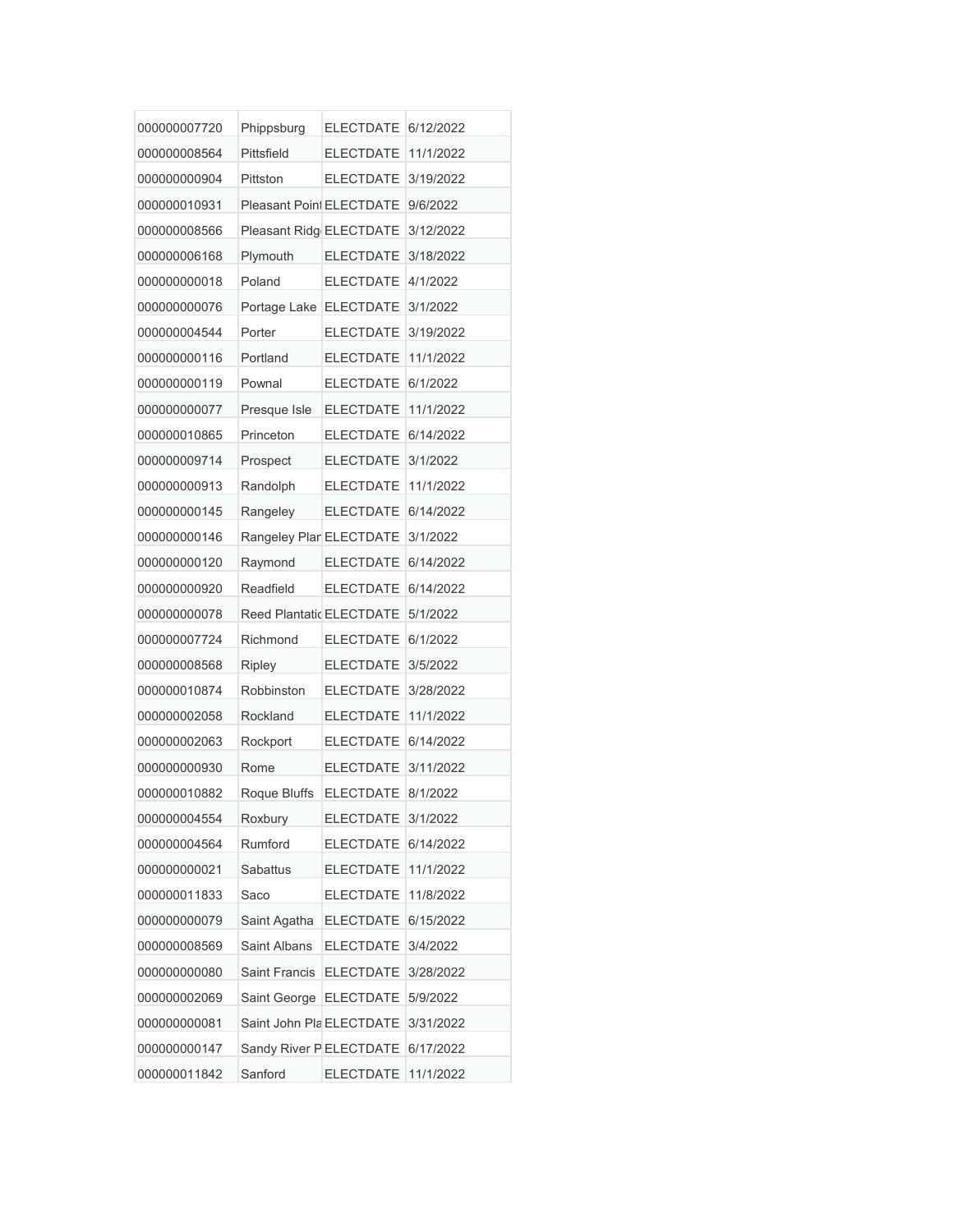| 000000007036 | Sangerville              | <b>ELECTDATE</b> | 3/26/2022 |
|--------------|--------------------------|------------------|-----------|
| 000000000121 | Scarborough              | <b>ELECTDATE</b> | 11/1/2022 |
| 000000009717 | Searsmont                | <b>ELECTDATE</b> | 4/2/2022  |
| 000000009721 | Searsport                | <b>ELECTDATE</b> | 3/1/2022  |
| 000000000122 | Sebago                   | <b>ELECTDATE</b> | 6/14/2022 |
| 000000007039 | Sebec                    | <b>ELECTDATE</b> | 8/1/2022  |
| 000000006176 | Seboeis Plant ELECTDATE  |                  | 7/11/2022 |
| 000000000180 | Sedgwick                 | <b>ELECTDATE</b> | 3/4/2022  |
| 000000011851 | Shapleigh                | <b>ELECTDATE</b> | 3/1/2022  |
| 000000000082 | Sherman                  | <b>ELECTDATE</b> | 3/21/2022 |
| 000000007044 | Shirley                  | <b>ELECTDATE</b> | 6/1/2022  |
| 000000000937 | Sidney                   | <b>ELECTDATE</b> | 3/19/2022 |
| 000000008572 | Skowhegan                | <b>ELECTDATE</b> | 6/1/2022  |
| 000000008575 | Smithfield               | <b>ELECTDATE</b> | 3/12/2022 |
| 000000000083 | Smyrna                   | <b>ELECTDATE</b> | 3/1/2022  |
| 000000008578 | Solon                    | <b>ELECTDATE</b> | 3/5/2022  |
| 000000003215 | Somerville               | <b>ELECTDATE</b> | 6/14/2022 |
| 000000000181 | Sorrento                 | <b>ELECTDATE</b> | 9/12/2022 |
| 000000011857 | South Berwick ELECTDATE  |                  | 11/1/2022 |
| 000000003223 | South Bristol            | <b>ELECTDATE</b> | 3/8/2022  |
| 000000003230 | Southport                | <b>ELECTDATE</b> | 3/7/2022  |
| 000000000123 | South Portland ELECTDATE |                  | 11/1/2022 |
| 000000002075 | South Thomas ELECTDATE   |                  | 6/1/2022  |
| 000000000182 | Southwest Hal ELECTDATE  |                  | 5/3/2022  |
| 000000006184 | Springfield              | <b>ELECTDATE</b> | 3/26/2022 |
| 000000006193 | Stacyville               | <b>ELECTDATE</b> | 3/21/2022 |
| 000000000124 | Standish                 | <b>ELECTDATE</b> | 6/14/2022 |
| 000000008580 | <b>Starks</b>            | <b>ELECTDATE</b> | 3/11/2022 |
| 000000006201 | Stetson                  | <b>ELECTDATE</b> | 6/14/2022 |
| 000000010888 | Steuben                  | <b>ELECTDATE</b> | 3/7/2022  |
| 000000000084 | Stockholm                | <b>ELECTDATE</b> | 6/15/2022 |
| 000000009727 | Stockton Sprir ELECTDATE |                  | 6/1/2022  |
| 000000004574 | Stoneham                 | <b>ELECTDATE</b> | 3/5/2022  |
| 000000000183 | Stonington               | <b>ELECTDATE</b> | 3/11/2022 |
| 000000004583 | Stow                     | <b>ELECTDATE</b> | 3/19/2022 |
| 000000000148 | Strong                   | <b>ELECTDATE</b> | 3/18/2022 |
| 000000000184 | Sullivan                 | <b>ELECTDATE</b> | 6/27/2022 |
| 000000004593 | Sumner                   | <b>ELECTDATE</b> | 8/9/2022  |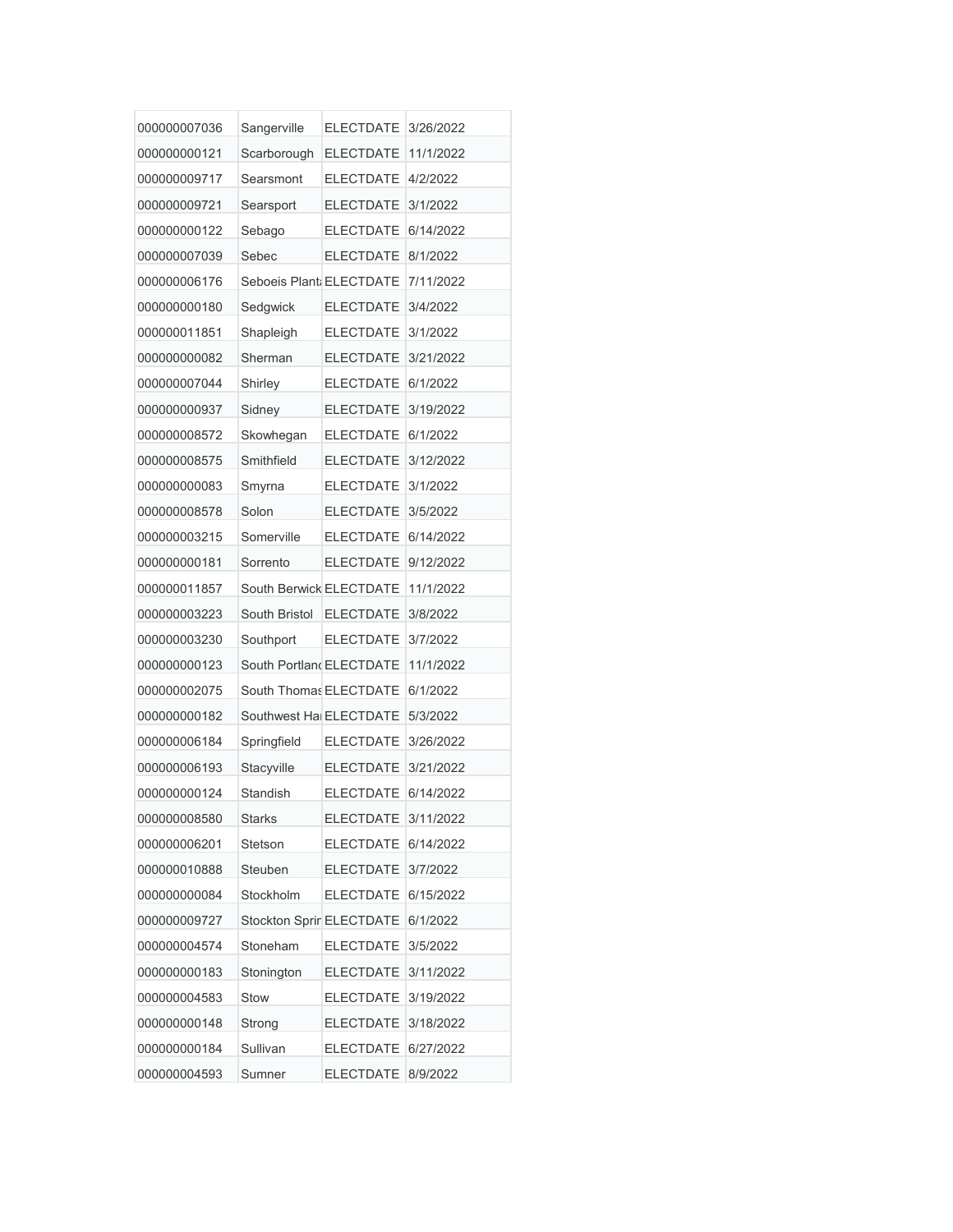| 000000000185 | Surry                   | <b>ELECTDATE</b>   | 4/25/2022 |
|--------------|-------------------------|--------------------|-----------|
| 000000000186 | Swans Island            | <b>ELECTDATE</b>   | 3/7/2022  |
| 000000009734 | Swanville               | <b>ELECTDATE</b>   | 3/11/2022 |
| 000000004603 | Sweden                  | <b>ELECTDATE</b>   | 3/26/2022 |
| 000000010897 | Talmadge                | <b>ELECTDATE</b>   | 6/20/2022 |
| 000000000149 | Temple                  | <b>ELECTDATE</b>   | 3/14/2022 |
| 000000008584 | The Forks Pla ELECTDATE |                    | 7/1/2022  |
| 000000002080 | Thomaston               | <b>ELECTDATE</b>   | 6/1/2022  |
| 000000009745 | Thorndike               | <b>ELECTDATE</b>   | 3/19/2022 |
| 000000010903 | <b>Topsfield</b>        | <b>ELECTDATE</b>   | 8/29/2022 |
| 000000007726 | Topsham                 | <b>ELECTDATE</b>   | 11/1/2022 |
| 000000000187 | Tremont                 | <b>ELECTDATE</b>   | 5/9/2022  |
| 000000000188 | Trenton                 | <b>ELECTDATE</b>   | 5/9/2022  |
| 000000009755 | Troy                    | <b>ELECTDATE</b>   | 3/18/2022 |
| 000000000019 | Turner                  | <b>ELECTDATE</b>   | 4/1/2022  |
| 000000002085 | Union                   | <b>ELECTDATE</b>   | 6/14/2022 |
| 000000009765 | Unity                   | <b>ELECTDATE</b>   | 3/25/2022 |
| 000000004614 | Upton                   | <b>ELECTDATE</b>   | 6/1/2022  |
| 000000000085 | Van Buren               | <b>ELECTDATE</b>   | 6/14/2022 |
| 000000010910 | Vanceboro               | <b>ELECTDATE</b>   | 3/1/2022  |
| 000000000944 | Vassalboro              | <b>ELECTDATE</b>   | 6/1/2022  |
| 000000006208 | Veazie                  | <b>ELECTDATE</b>   | 6/1/2022  |
| 000000000189 | Verona Island ELECTDATE |                    | 3/26/2022 |
| 000000000951 | Vienna                  | <b>ELECTDATE</b>   | 3/12/2022 |
| 000000002092 | Vinalhaven              | ELECTDATE 6/1/2022 |           |
| 000000000086 | Wade                    | <b>ELECTDATE</b>   | 3/14/2022 |
| 000000010913 | Waite                   | <b>ELECTDATE</b>   | 5/9/2022  |
| 000000009770 | Waldo                   | <b>ELECTDATE</b>   | 3/19/2022 |
| 000000003236 | Waldoboro               | <b>ELECTDATE</b>   | 6/1/2022  |
| 000000000020 | Wales                   | <b>ELECTDATE</b>   | 6/11/2022 |
| 000000000087 | Wallagrass              | <b>ELECTDATE</b>   | 3/31/2022 |
| 000000000190 | Waltham                 | <b>ELECTDATE</b>   | 3/19/2022 |
| 000000002097 | Warren                  | <b>ELECTDATE</b>   | 6/14/2022 |
| 000000000088 | Washburn                | <b>ELECTDATE</b>   | 3/21/2022 |
| 000000002108 | Washington              | <b>ELECTDATE</b>   | 3/25/2022 |
| 000000011867 | Waterboro               | <b>ELECTDATE</b>   | 6/1/2022  |
| 000000004624 | Waterford               | <b>ELECTDATE</b>   | 3/5/2022  |
| 000000000958 | Waterville              | <b>ELECTDATE</b>   | 11/1/2022 |